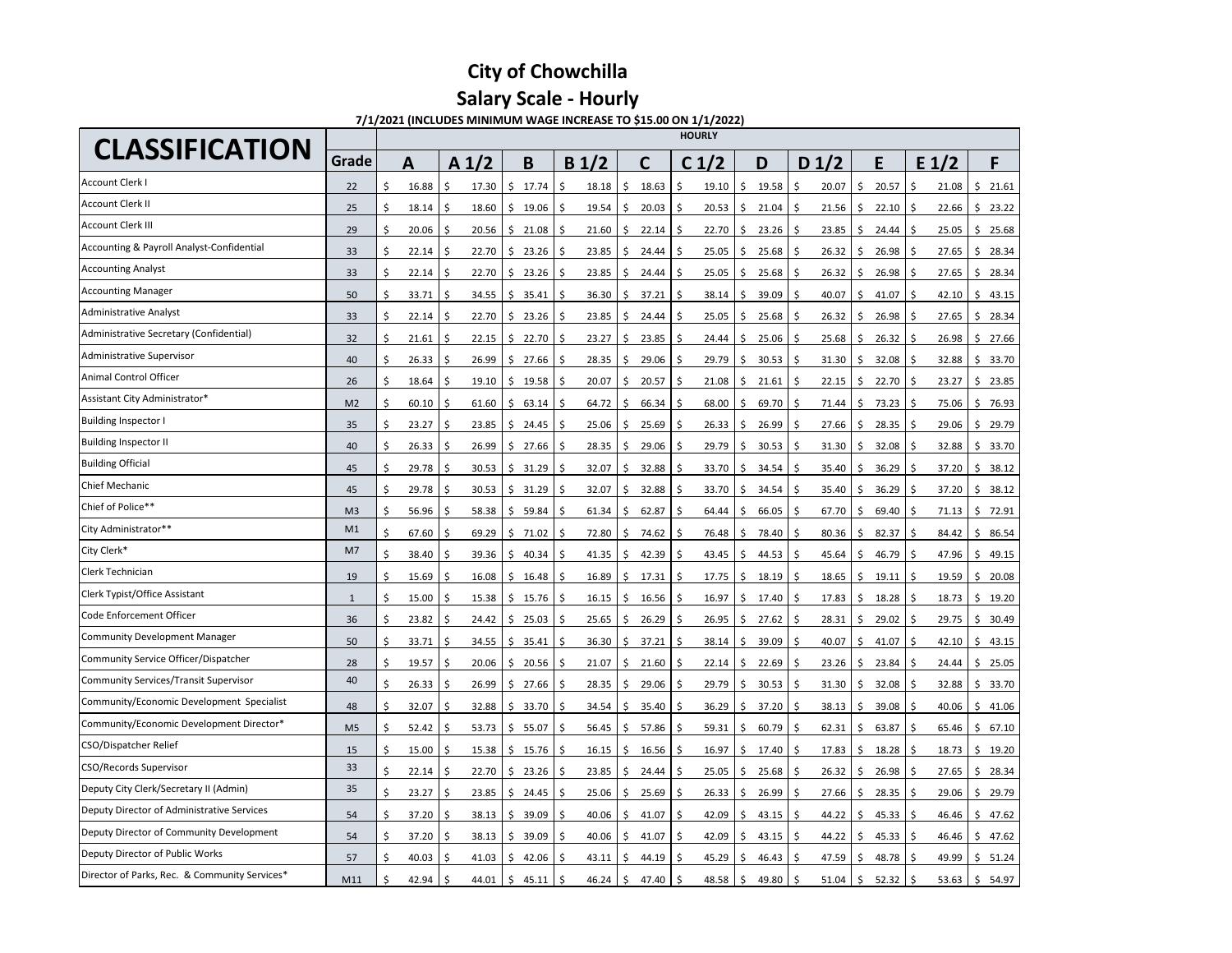### **Salary Scale - Hourly**

**7/1/2021 (INCLUDES MINIMUM WAGE INCREASE TO \$15.00 ON 1/1/2022)**

| <b>CLASSIFICATION</b>                                   |                |             |                   |             |                  |             | <b>HOURLY</b>    |             |                  |             |             |             |
|---------------------------------------------------------|----------------|-------------|-------------------|-------------|------------------|-------------|------------------|-------------|------------------|-------------|-------------|-------------|
|                                                         | Grade          | A           | A <sub>1</sub> /2 | B           | B <sub>1/2</sub> | С           | C <sub>1/2</sub> | D           | D <sub>1/2</sub> | E           | E 1/2       | F           |
| Director of Public Works'                               | M <sub>6</sub> | \$<br>52.23 | Ś.<br>53.54       | \$<br>54.88 | Ś.<br>56.25      | Ś.<br>57.66 | Ś.<br>59.10      | Ś.<br>60.57 | Ś.<br>62.09      | \$<br>63.64 | Ŝ<br>65.23  | Ś.<br>66.86 |
| Deputy Director of Recreation & Community<br>Engagement | M7             | \$<br>38.40 | Ś<br>39.36        | Ŝ.<br>40.34 | Ś<br>41.35       | Ś.<br>42.39 | Ś<br>43.45       | 44.53<br>Ś  | Ś.<br>45.64      | Ś.<br>46.79 | Ś<br>47.96  | 49.15<br>Ś. |
| Director of Recreation & Community Engagement*          | M11            | \$<br>42.94 | Ś<br>44.01        | \$<br>45.11 | Ś<br>46.24       | \$<br>47.40 | Ś<br>48.58       | 49.80<br>\$ | Ś<br>51.04       | Ś<br>52.32  | Ŝ.<br>53.63 | 54.97<br>Ś  |
| Engineer I                                              | 48             | Ś<br>32.07  | Ś<br>32.88        | Ś.<br>33.70 | Ś<br>34.54       | Ś<br>35.40  | Ś<br>36.29       | 37.20<br>Ś  | Ś<br>38.13       | Ś<br>39.08  | Ś<br>40.06  | 41.06<br>Ś  |
| Engineer II                                             | 50             | \$<br>33.71 | Ŝ<br>34.55        | \$<br>35.41 | Ś.<br>36.30      | 37.21<br>Ś. | Ś.<br>38.14      | 39.09<br>Ś  | Ś.<br>40.07      | Ŝ.<br>41.07 | Ŝ.<br>42.10 | 43.15<br>Ś  |
| Engineer III                                            | 54             | Ś<br>37.20  | 38.13<br>Ś        | 39.09<br>Ŝ. | 40.06<br>Ś.      | Ś<br>41.07  | Ś<br>42.09       | 43.15<br>Ś. | Ś.<br>44.22      | Ś.<br>45.33 | Ś.<br>46.46 | 47.62<br>Ś  |
| <b>Equipment Mechanic Helper</b>                        | 21             | \$<br>16.49 | 16.90<br>.S       | \$<br>17.32 | Ś<br>17.75       | 18.20<br>ς  | Ś<br>18.65       | \$<br>19.12 | \$<br>19.60      | \$<br>20.09 | Ŝ.<br>20.59 | 21.10<br>ς  |
| <b>Equipment Mechanic I</b>                             | 25             | Ś<br>18.14  | \$<br>18.60       | \$<br>19.06 | \$<br>19.54      | Ś<br>20.03  | Ś<br>20.53       | Ś<br>21.04  | \$<br>21.56      | \$<br>22.10 | \$<br>22.66 | Ŝ<br>23.22  |
| <b>Equipment Mechanic II</b>                            | 31             | Ś<br>21.09  | \$<br>21.62       | \$<br>22.16 | Ś.<br>22.71      | Ś.<br>23.28 | Ś<br>23.86       | 24.46<br>Ś  | \$<br>25.07      | \$<br>25.70 | \$<br>26.34 | Ś<br>27.00  |
| <b>Equipment Mechanic III</b>                           | 37             | Ś<br>24.43  | Ś<br>25.04        | \$<br>25.67 | \$<br>26.31      | Ś.<br>26.97 | Ś<br>27.64       | 28.34<br>Ś  | \$<br>29.04      | \$<br>29.77 | \$<br>30.51 | \$<br>31.28 |
| <b>Equipment Operator</b>                               | 30             | Ś<br>20.56  | \$<br>21.08       | \$<br>21.61 | Ś<br>22.15       | Ś<br>22.70  | Ś<br>23.27       | 23.85<br>ς  | Ś<br>24.44       | \$<br>25.06 | Ŝ.<br>25.68 | Ś<br>26.32  |
| <b>Executive Assistant to City Administrator</b>        | 40             | Ś<br>26.33  | Ś<br>26.99        | Ś.<br>27.66 | Ś<br>28.35       | Ś<br>29.06  | Ś<br>29.79       | 30.53<br>Ś  | \$<br>31.30      | Ś.<br>32.08 | Ś<br>32.88  | 33.70<br>Ŝ. |
| Finance Director*                                       | M <sub>8</sub> | Ś<br>53.84  | Ŝ<br>55.19        | \$<br>56.57 | Ś<br>57.98       | Ś.<br>59.43 | Ś<br>60.92       | Ś<br>62.44  | \$<br>64.00      | \$<br>65.60 | Ś<br>67.24  | Ś<br>68.93  |
| <b>Fire Battalion Chief</b>                             | 53             | Ś<br>36.69  | Ś<br>37.60        | \$<br>38.54 | Ś<br>39.51       | Ś.<br>40.49 | Ŝ<br>41.51       | 42.54<br>Ś  | \$<br>43.61      | Ś.<br>44.70 | Ŝ<br>45.81  | 46.96<br>Ŝ  |
| Fire Chief/Code Enforcement Officer*                    | M <sub>4</sub> | Ś<br>48.45  | Ś<br>49.66        | \$<br>50.90 | Ś<br>52.18       | Ś.<br>53.48 | Ś<br>54.82       | 56.19<br>Ś  | \$<br>57.59      | Ś<br>59.03  | Ŝ<br>60.51  | Ś<br>62.02  |
| Fire Hydrant Specialist                                 | 28             | Ś<br>19.57  | Ś<br>20.06        | \$<br>20.56 | Ś.<br>21.07      | Ś.<br>21.60 | Ś<br>22.14       | \$<br>22.69 | \$<br>23.26      | \$<br>23.84 | Ŝ<br>24.44  | Ś<br>25.05  |
| Fire Inspector                                          | 40             | Ś<br>26.33  | Ś<br>26.99        | \$<br>27.66 | Ś.<br>28.35      | 29.06<br>ς  | 29.79<br>Ś       | 30.53<br>Ś  | \$<br>31.30      | Ś<br>32.08  | 32.88<br>Ś  | 33.70<br>\$ |
| Human Resources Analyst                                 | 35             | Ś<br>23.27  | Ś.<br>23.85       | \$<br>24.45 | Ś<br>25.06       | Ś<br>25.69  | Ś<br>26.33       | Ś<br>26.99  | \$<br>27.66      | \$<br>28.35 | \$<br>29.06 | 29.79<br>\$ |
| <b>Information Technology Manager</b>                   | 48             | Ś<br>32.07  | \$<br>32.88       | 33.70<br>\$ | Ś<br>34.54       | 35.40<br>Ś  | 36.29<br>Ś       | 37.20<br>Ś  | Ś<br>38.13       | Ś<br>39.08  | 40.06<br>Ŝ  | 41.06<br>Ś  |
| <b>Information Technology Systems Administrator</b>     | 45             | \$<br>29.78 | Ś.<br>30.53       | Ŝ.<br>31.29 | Ś<br>32.07       | ς<br>32.88  | Ś<br>33.70       | Ś<br>34.54  | Ś.<br>35.40      | Ś.<br>36.29 | \$<br>37.20 | Ś.<br>38.12 |
| Laborer I                                               | $\mathbf{1}$   | Ś<br>15.00  | Ŝ<br>15.38        | \$<br>15.76 | \$<br>16.15      | 16.56<br>Ś  | Ś<br>16.97       | 17.40<br>\$ | \$<br>17.83      | 18.28<br>Ŝ. | Ś<br>18.73  | 19.20<br>Ś  |
| Laborer II                                              | 5              | Ś<br>15.00  | Ś<br>15.38        | \$<br>15.76 | Ś.<br>16.15      | Ś<br>16.56  | Ś<br>16.97       | Ś.<br>17.40 | Ś.<br>17.83      | Ś.<br>18.28 | Ŝ.<br>18.73 | 19.20<br>Ś. |
| Laborer III                                             | 12             | \$<br>15.00 | Ś<br>15.38        | \$<br>15.76 | Ŝ<br>16.15       | \$<br>16.56 | \$<br>16.97      | 17.40<br>\$ | \$<br>17.83      | \$<br>18.28 | \$<br>18.73 | Ś<br>19.20  |
| Maintenance Worker I                                    | 19             | Ś<br>15.69  | Ś<br>16.08        | \$<br>16.48 | \$<br>16.89      | \$<br>17.31 | Ś<br>17.75       | 18.19<br>\$ | \$<br>18.65      | \$<br>19.11 | \$<br>19.59 | \$<br>20.08 |
| Maintenance Worker II                                   | 23             | Ś<br>17.30  | Ś<br>17.73        | \$<br>18.17 | \$<br>18.63      | 19.09<br>\$ | Ś<br>19.57       | 20.06<br>Ś  | \$<br>20.56      | \$<br>21.08 | Ś<br>21.60  | \$<br>22.14 |
| Parks & Facilities Supervisor                           | 40             | Ś<br>26.33  | Ś<br>26.99        | \$27.66     | \$<br>28.35      | Ś.<br>29.06 | Ś<br>29.79       | Ś<br>30.53  | \$<br>31.30      | \$<br>32.08 | \$<br>32.88 | \$<br>33.70 |
| Parks & Facilities Worker I                             | 24             | Ś<br>17.74  | Ś<br>18.18        | \$<br>18.63 | Ś<br>19.10       | 19.58       | Ś<br>20.07       | 20.57<br>Ś  | \$<br>21.08      | \$<br>21.61 | \$<br>22.15 | 22.70<br>\$ |
| Parks & Facilities Worker II                            | 28             | Ś<br>19.57  | Ś<br>20.06        | 20.56<br>\$ | \$<br>21.07      | 21.60<br>Ŝ  | Ś<br>22.14       | 22.69<br>\$ | \$<br>23.26      | \$<br>23.84 | Ś,<br>24.44 | Ś<br>25.05  |
| Parks & Facilities Worker III                           | 32             | Ś<br>21.61  | 22.15<br>.S       | 22.70<br>\$ | \$<br>23.27      | 23.85<br>\$ | Ŝ<br>24.44       | \$<br>25.06 | \$<br>25.68      | \$<br>26.32 | 26.98<br>Ś  | \$<br>27.66 |
| Parks Worker                                            | 20             | Ś<br>16.06  | Ś<br>16.46        | \$<br>16.87 | Ś<br>17.29       | Ś.<br>17.73 | \$<br>18.17      | \$<br>18.62 | \$<br>19.09      | \$<br>19.57 | Ŝ<br>20.06  | \$<br>20.56 |
| Permit Technician I                                     | 30             | Ś<br>20.56  | Ś<br>21.08        | Ś.<br>21.61 | Ś<br>22.15       | Ś<br>22.70  | Ś<br>23.27       | Ś<br>23.85  | Ś.<br>24.44      | Ś.<br>25.06 | Ś<br>25.68  | Ś<br>26.32  |
| Permit Technician II                                    | 35             | ς.<br>23.27 | Ś<br>23.85        | \$<br>24.45 | \$<br>25.06      | Ś.<br>25.69 | \$<br>26.33      | 26.99<br>ς. | \$<br>27.66      | Ś<br>28.35  | Ś.<br>29.06 | 29.79<br>Ś  |
| Police Commander*                                       | M <sub>9</sub> | 39.73<br>Ś  | Ś<br>40.72        | Ŝ.<br>41.74 | \$<br>42.78      | \$<br>43.85 | \$<br>44.95      | \$<br>46.07 | \$<br>47.22      | \$<br>48.40 | \$<br>49.61 | \$<br>50.85 |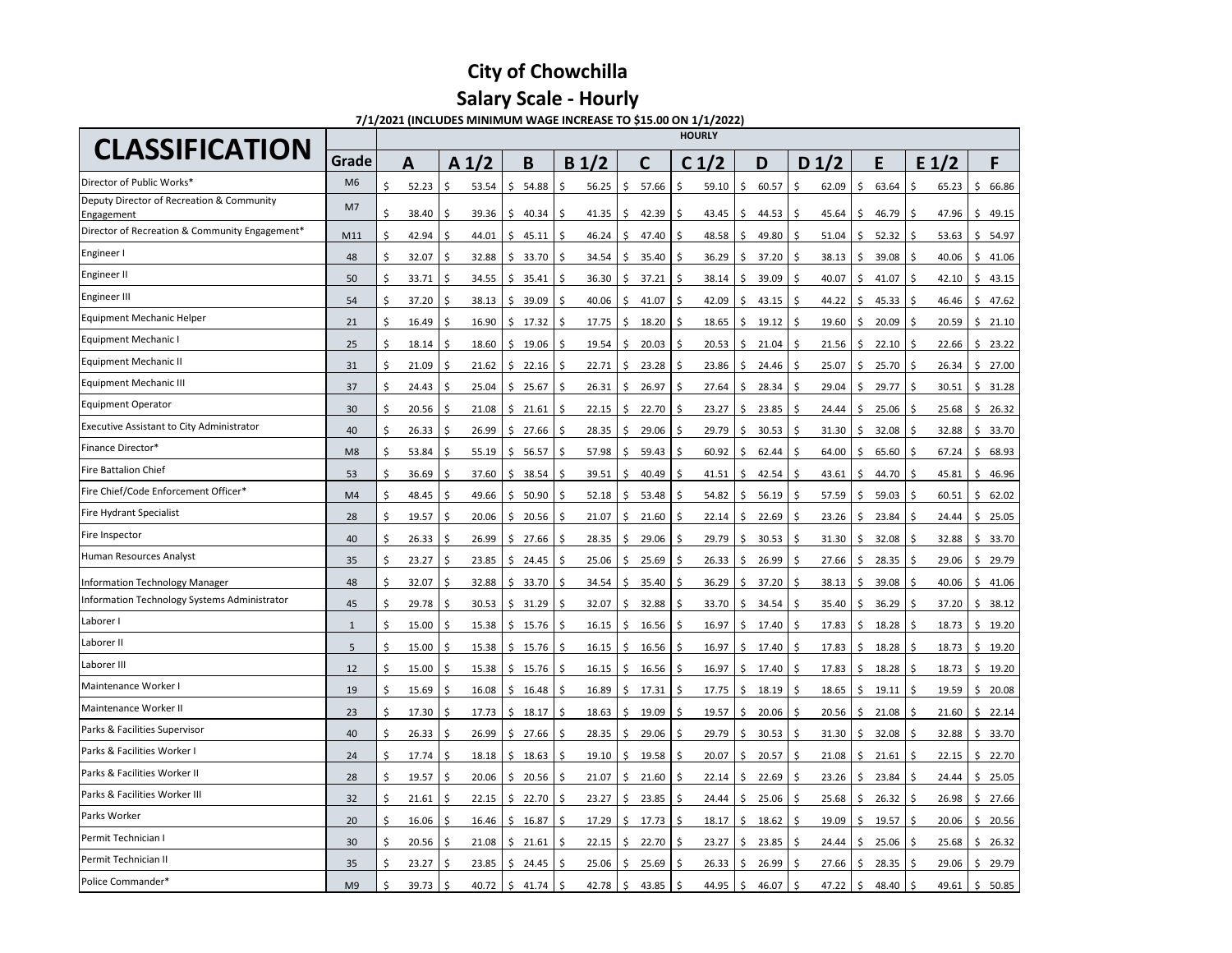### **Salary Scale - Hourly**

**7/1/2021 (INCLUDES MINIMUM WAGE INCREASE TO \$15.00 ON 1/1/2022)**

| <b>CLASSIFICATION</b>                         |       | <b>HOURLY</b> |                  |             |                  |             |                  |             |                  |             |                  |             |  |  |  |
|-----------------------------------------------|-------|---------------|------------------|-------------|------------------|-------------|------------------|-------------|------------------|-------------|------------------|-------------|--|--|--|
|                                               | Grade | A             | A <sub>1/2</sub> | B           | B <sub>1/2</sub> | C           | C <sub>1/2</sub> | D           | D <sub>1/2</sub> | E           | E <sub>1/2</sub> | F           |  |  |  |
| Police Lieutenant*                            | 54    | Ś<br>37.20    | Ś<br>38.13       | \$<br>39.09 | Ś<br>40.06       | \$<br>41.07 | \$<br>42.09      | \$<br>43.15 | \$<br>44.22      | \$<br>45.33 | \$<br>46.46      | \$<br>47.62 |  |  |  |
| Police Officer I                              | 38    | Ś<br>25.05    |                  |             |                  |             |                  |             |                  |             |                  |             |  |  |  |
| Police Officer I Reserve                      | 21    | Ś<br>16.49    | 16.90<br>.S      | \$17.32     | Ŝ.<br>17.75      | Ś.<br>18.20 | \$<br>18.65      | \$<br>19.12 | \$<br>19.60      | \$<br>20.09 | \$<br>20.59      | \$<br>21.10 |  |  |  |
| Police Officer II                             | 40    | Ś<br>26.33    | 26.99<br>Ś       | \$<br>27.66 | Ś<br>28.35       | 29.06<br>Ś  | 29.79<br>\$.     | 30.53<br>Ŝ  | Ś<br>31.30       | 32.08<br>Ś. | \$<br>32.88      | \$<br>33.70 |  |  |  |
| Police Officer II Reserve                     | 35    | Ś<br>23.27    | Ŝ<br>23.85       | \$<br>24.45 | -\$<br>25.06     | Ś.<br>25.69 | \$.<br>26.33     | Ś<br>26.99  | Ś<br>27.66       | \$<br>28.35 | \$<br>29.06      | \$<br>29.79 |  |  |  |
| Police Officer Provisional                    | 35    | Ś<br>23.27    | Ś<br>23.85       | \$<br>24.45 | Ŝ.<br>25.06      | \$<br>25.69 | \$<br>26.33      | 26.99<br>Ś  | Ś<br>27.66       | \$<br>28.35 | \$<br>29.06      | 29.79<br>\$ |  |  |  |
| Police Officer Trainee                        | 27    | Ś<br>21.10    |                  |             |                  |             |                  |             |                  |             |                  |             |  |  |  |
| <b>Police Sergeant</b>                        | 48    | Ś<br>32.07    | Ś<br>32.88       | \$<br>33.70 | \$<br>34.54      | Ś<br>35.40  | \$<br>36.29      | Ŝ<br>37.20  | \$<br>38.13      | Ś<br>39.08  | \$<br>40.06      | Ŝ<br>41.06  |  |  |  |
| Program Analyst                               | 32    | \$<br>21.61   | 22.15<br>Ś       | 22.70<br>\$ | -\$<br>23.27     | \$<br>23.85 | \$<br>24.44      | 25.06<br>Ŝ  | \$<br>25.68      | \$<br>26.32 | \$<br>26.98      | \$<br>27.66 |  |  |  |
| Program Clerk/Engineering Technician (Intern) | 23    | Ś<br>17.30    | \$<br>17.73      | \$<br>18.17 | -\$<br>18.63     | \$<br>19.09 | \$<br>19.57      | \$<br>20.06 | Ś<br>20.56       | Ś.<br>21.08 | \$<br>21.60      | \$<br>22.14 |  |  |  |
| Program Coordinator I                         | 24    | Ś<br>17.74    | Ś<br>18.18       | \$<br>18.63 | -\$<br>19.10     | Ś<br>19.58  | 20.07<br>\$.     | Ś<br>20.57  | Ś<br>21.08       | \$<br>21.61 | \$<br>22.15      | \$<br>22.70 |  |  |  |
| Program Coordinator II                        | 28    | Ś<br>19.57    | Ŝ<br>20.06       | \$<br>20.56 | Ŝ.<br>21.07      | \$<br>21.60 | \$.<br>22.14     | Ś<br>22.69  | Ś<br>23.26       | \$<br>23.84 | \$<br>24.44      | \$<br>25.05 |  |  |  |
| Program Coordinator III/Specialist            | 32    | Ś<br>21.61    | Ś<br>22.15       | \$<br>22.70 | -\$<br>23.27     | \$<br>23.85 | \$<br>24.44      | 25.06<br>Ŝ  | \$<br>25.68      | \$<br>26.32 | \$<br>26.98      | \$<br>27.66 |  |  |  |
| Program Supervisor                            | 15    | Ś<br>15.00    | \$<br>15.38      | \$<br>15.76 | -\$<br>16.15     | Ś<br>16.56  | Ś<br>16.97       | Ś<br>17.40  | Ś<br>17.83       | Ś.<br>18.28 | \$<br>18.73      | Ŝ<br>19.20  |  |  |  |
| <b>Project Analyst</b>                        | 30    | Ś<br>20.56    | .S<br>21.08      | \$<br>21.61 | Ś<br>22.15       | Ś<br>22.70  | Ś<br>23.27       | 23.85       | \$<br>24.44      | \$<br>25.06 | -\$<br>25.68     | \$<br>26.32 |  |  |  |
| <b>Project Manager</b>                        | 54    | \$<br>37.20   | 38.13<br>.S      | 39.09<br>\$ | \$<br>40.06      | 41.07<br>Ś  | \$<br>42.09      | 43.15<br>ς  | Ś<br>44.22       | 45.33<br>\$ | \$<br>46.46      | 47.62<br>\$ |  |  |  |
| Project Permit Supervisor                     | 43    | Ś<br>28.34    | 29.04<br>.S      | \$<br>29.77 | Ŝ.<br>30.51      | Ś<br>31.28  | \$.<br>32.06     | Ś<br>32.86  | Ś<br>33.68       | Ś.<br>34.52 | \$<br>35.39      | \$<br>36.27 |  |  |  |
| <b>Public Services Superintendent</b>         | 52    | Ś<br>35.37    | Ś<br>36.26       | \$<br>37.16 | Ś<br>38.09       | Ś<br>39.05  | \$.<br>40.02     | 41.02<br>Ś  | Ś<br>42.05       | \$<br>43.10 | \$<br>44.18      | \$<br>45.28 |  |  |  |
| Public Services Worker                        | 22    | Ś<br>16.88    | Ŝ<br>17.30       | \$<br>17.74 | Ŝ.<br>18.18      | Ś<br>18.63  | \$<br>19.10      | Ś<br>19.58  | Ś<br>20.07       | \$<br>20.57 | \$<br>21.08      | \$<br>21.61 |  |  |  |
| Public Works Supervisor                       | 46    | Ś<br>30.54    | \$<br>31.30      | \$<br>32.09 | -\$<br>32.89     | \$<br>33.71 | \$<br>34.55      | 35.42<br>Ŝ  | \$<br>36.30      | \$<br>37.21 | \$<br>38.14      | \$<br>39.09 |  |  |  |
| <b>Records Coordinator</b>                    | 30    | Ś<br>20.56    | \$<br>21.08      | \$<br>21.61 | -\$<br>22.15     | Ś<br>22.70  | \$<br>23.27      | 23.85<br>Ŝ  | Ś<br>24.44       | Ś.<br>25.06 | \$<br>25.68      | Ŝ<br>26.32  |  |  |  |
| Recreation & Community Outreach Manager       | M10   | Ś<br>33.12    | Ś<br>33.94       | \$<br>34.79 | \$<br>35.66      | 36.55<br>\$ | \$<br>37.47      | 38.40<br>Ŝ  | \$<br>39.36      | 40.35<br>\$ | \$<br>41.36      | 42.39<br>\$ |  |  |  |
| Secretary I                                   | 22    | \$<br>16.88   | Ś<br>17.30       | 17.74<br>Ŝ. | Ś.<br>18.18      | 18.63<br>Ś  | Ś.<br>19.10      | 19.58<br>ς  | Ś<br>20.07       | 20.57<br>Ś. | \$<br>21.08      | 21.61<br>Ŝ  |  |  |  |
| Secretary II                                  | 25    | Ś<br>18.14    | Ś<br>18.60       | \$<br>19.06 | Ŝ.<br>19.54      | Ś<br>20.03  | \$.<br>20.53     | Ś<br>21.04  | ς<br>21.56       | Ś.<br>22.10 | \$<br>22.66      | \$<br>23.22 |  |  |  |
| Secretary III                                 | 29    | Ś<br>20.06    | \$<br>20.56      | \$<br>21.08 | \$<br>21.60      | Ś<br>22.14  | \$.<br>22.70     | Ś<br>23.26  | 23.85<br>Ś       | \$<br>24.44 | \$<br>25.05      | \$<br>25.68 |  |  |  |
| Senior Accountant                             | 45    | Ś<br>29.78    | Ś<br>30.53       | \$<br>31.29 | \$<br>32.07      | \$<br>32.88 | \$.<br>33.70     | Ś<br>34.54  | Ś.<br>35.40      | \$<br>36.29 | \$<br>37.20      | \$<br>38.12 |  |  |  |
| Senior Administrative Supervisor              | 45    | Ś<br>29.78    | Ś<br>30.53       | \$<br>31.29 | -\$<br>32.07     | \$<br>32.88 | \$<br>33.70      | 34.54<br>Ś  | Ś<br>35.40       | \$<br>36.29 | \$<br>37.20      | \$<br>38.12 |  |  |  |
| Senior Building Inspector                     | 46    | Ś<br>30.54    | Ś<br>31.30       | \$<br>32.09 | Ŝ.<br>32.89      | Ś.<br>33.71 | \$.<br>34.55     | 35.42<br>Ŝ  | Ś<br>36.30       | \$<br>37.21 | \$<br>38.14      | Ŝ<br>39.09  |  |  |  |
| Senior Planner                                | 54    | Ś<br>37.20    | Ś<br>38.13       | 39.09<br>\$ | \$<br>40.06      | 41.07<br>\$ | Ś<br>42.09       | Ŝ<br>43.15  | \$<br>44.22      | Ś<br>45.33  | \$.<br>46.46     | 47.62<br>\$ |  |  |  |
| Site Supervisor                               | 15    | \$<br>15.00   | 15.38<br>Ś,      | 15.76<br>\$ | Ŝ<br>16.15       | Ś.<br>16.56 | \$<br>16.97      | 17.40<br>Ś  | \$<br>17.83      | 18.28<br>Ś. | Ŝ.<br>18.73      | 19.20<br>Ŝ. |  |  |  |
| Specialized Service Maint. Wkr I              | 25    | Ś<br>18.14    | 18.60            | \$<br>19.06 | Ś<br>19.54       | Ś<br>20.03  | Ś<br>20.53       | Ś<br>21.04  | ς<br>21.56       | Ś<br>22.10  | Ŝ.<br>22.66      | \$<br>23.22 |  |  |  |
| Specialized Service Maint. Wkr II             | 33    | 22.14         | 22.70            | \$<br>23.26 | Ś<br>23.85       | Ś<br>24.44  | 25.05            | 25.68       | 26.32            | 26.98<br>Ś  | Ŝ<br>27.65       | \$<br>28.34 |  |  |  |
| Specialized Service Maint. Wkr III            | 37    | Ś<br>24.43    | Ŝ.<br>25.04      | \$<br>25.67 | Ŝ.<br>26.31      | \$<br>26.97 | \$<br>27.64      | \$<br>28.34 | \$<br>29.04      | \$<br>29.77 | \$<br>30.51      | \$<br>31.28 |  |  |  |